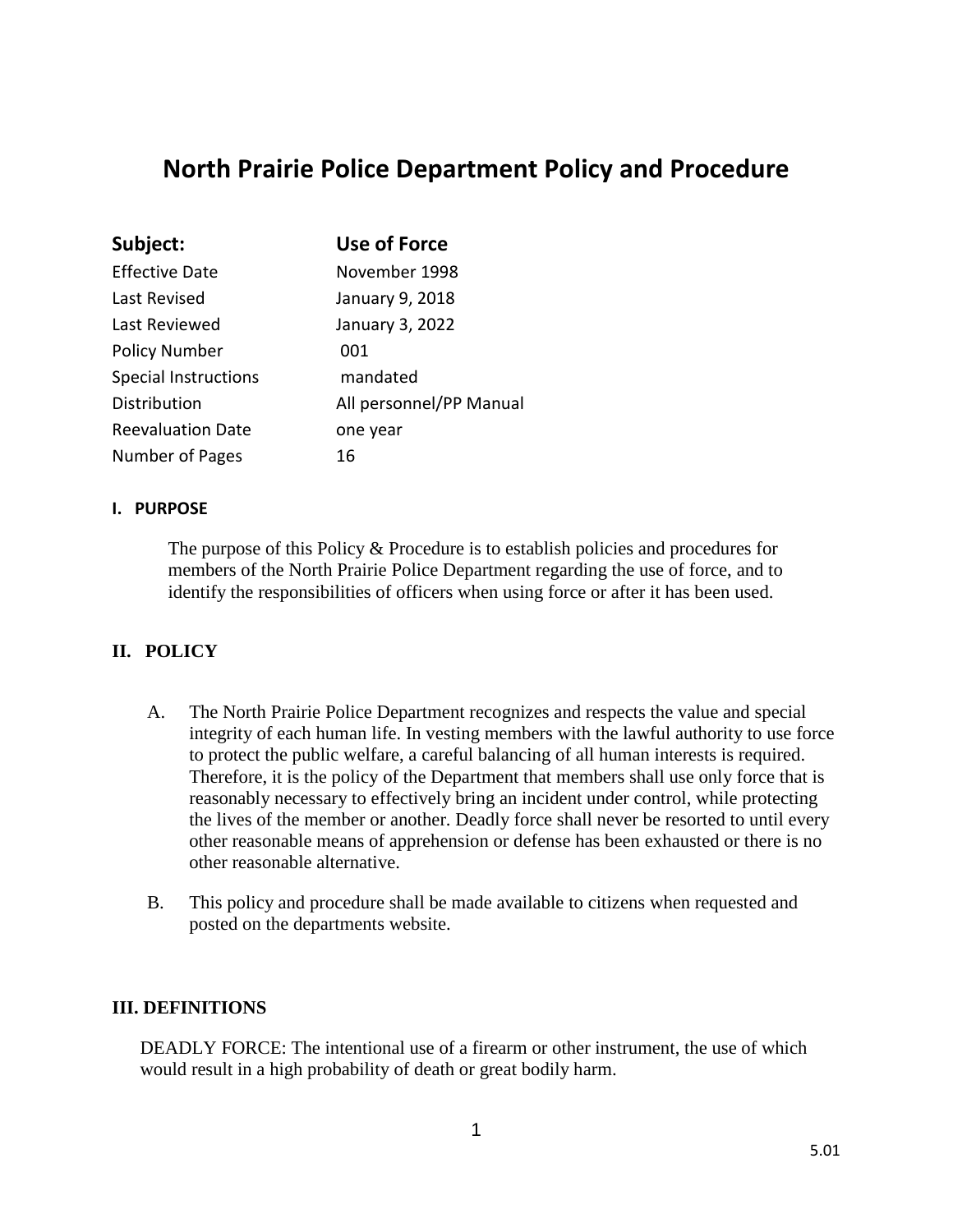JUSTIFICATION FOR DEADLY FORCE: Any subject behavior which has caused or imminently threatens to cause death or great bodily harm to you or another person or persons.

POST TRAUMATIC STRESS DISORDER: An anxiety disorder that can result from exposure to short-term severe stress, or the long-term buildup of repetitive and prolonged milder stress.

LESS LETHAL FORCE: Force that is highly unlikely to cause death or serious injury to a suspect. However, the potential for death or serious injury is a reality and must be taken into account.

REASONABLE FORCE: That force which an ordinary, prudent, and intelligent person with the same knowledge of the particular situation as a member would deem necessary.

CONDUCTED ELECTRICAL WEAPON (CEW): A non-lethal force weapon that causes neuro-muscular incapacitation to a combative, violent, or potentially combative, violent subject. The use of this device is intended to incapacitate the subject with a minimal potential for causing death or great bodily harm.

DEFENSIVE AND ARREST TACTICS (DAAT): A system of verbalization skills coupled with physical alternatives.

NECK RESTRAINT: Any technique involving the use of an arm or other firm object to attempt to control or disable a subject by applying pressure against the windpipe, or the frontal area of the neck with the purpose or intent or effect of controlling a subject's movement or rendering a subject unconscious by blocking the passage of air through the windpipe. A neck restraint is an intentional force application.

 CAROTID RESTRAINT: Any technique which is applied in an effort to control or disable a subject by applying pressure to the carotid artery, the jugular vein, or the sides of the neck with the purpose or intent or effect of controlling a subject's movement or rendering a subject unconscious by constricting the flow of blood to and from the brain. A carotid restraint is an intentional force application.

 THE SANCTITY OF HUMAN LIFE: In serving the community, law enforcement officers shall make every effort to preserve and protect human life and the safety of all persons. Law enforcement officers shall also respect and uphold the dignity of all persons at all times in a nondiscriminatory manner (WI SS 175.44(2) (a) January 1, 2022).

## **IV. DEFENSE AND ARREST TACTICS**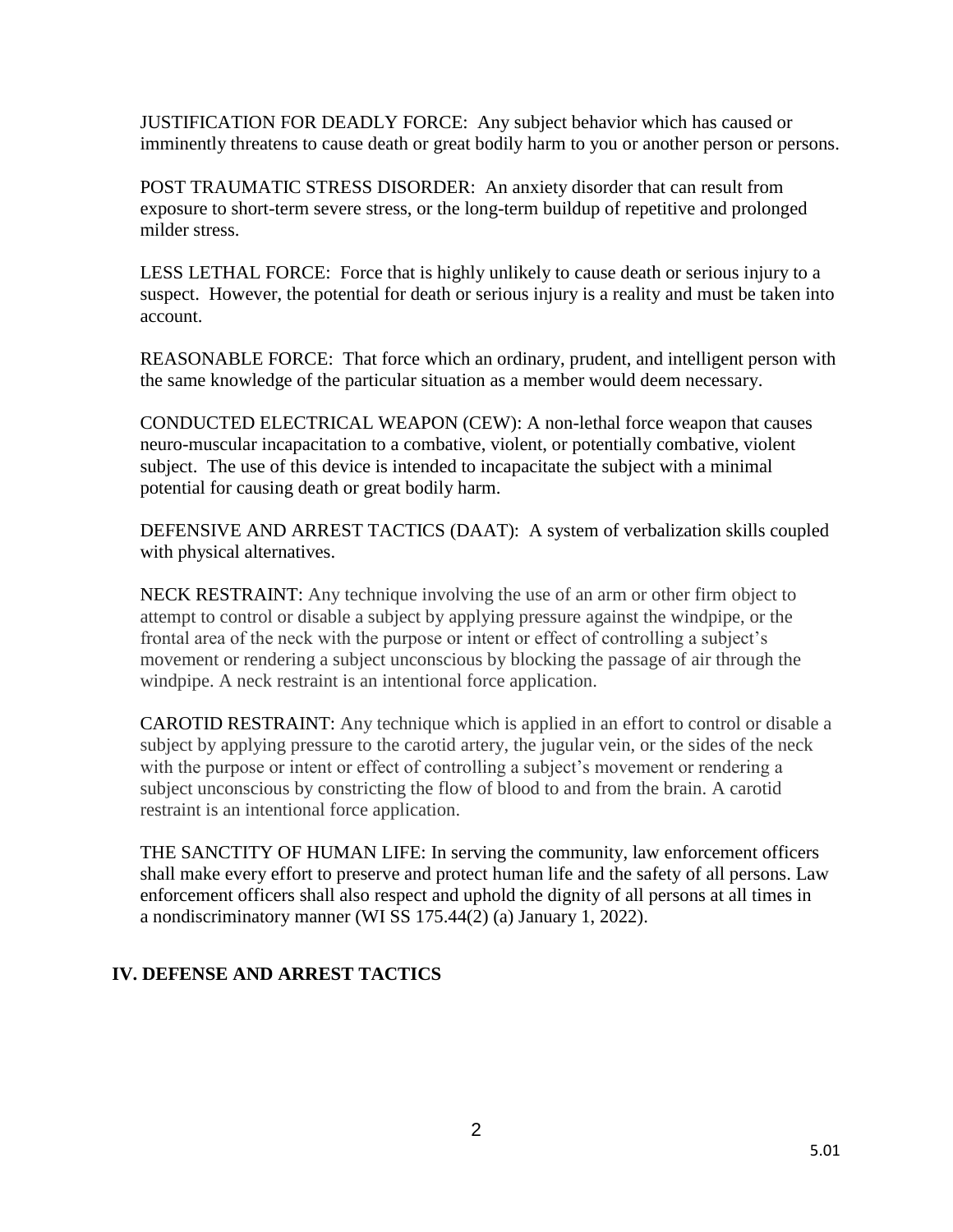- A.The North Prairie Police Department adopts the Defensive and Arrest Tactics System. This is a system designed for all members for the primary purpose of self-defense. This system includes the Incident Response and Disturbance Resolution Models which provide general guidelines that define the degree and type of force to be used in controlling suspects. All North Prairie Police Department members shall be trained in the DAAT system per State Training and Standard Bureau standards.
	- 1. A member shall only use that amount of force which is necessary and reasonable in the performance of his/her law enforcement duties.
	- 2. Under no circumstances shall a member continue to use force (except mere physical restraint) against an individual who has ceased to resist.
	- 3. When an individual is non-compliant or resistive to arrest, which requires a member to use passive counter, decentralization, compliance holds, and / or escort holds a member shall bodily remove and transport such an individual with as much regard to the individual's safety and welfare as reasonable, practical, and possible.
	- 4. When utilizing the Disturbance Resolution Model, a member must use the minimum necessary force in reacting to other people's behavior by escalating or de-escalating through the Intervention Options.
	- 5. Use of Force Training will be conducted annually and will include various control techniques.
- C. Incident Response Model: The following is the Incident Response Model adopted by the State of Wisconsin DAAT Advisory Committee 03-07.

#### INCIDENT RESPONSE

| R | <b>REPORT</b><br>*Become aware<br>*Plan response<br>*Arrive/Assess<br>*Alarm/Inform                         |
|---|-------------------------------------------------------------------------------------------------------------|
| E | <b>Evaluate</b><br>*Look for dangers<br>*Determine backup needs<br>*Enter when appropriate/tactically sound |
| S | <b>Stabilize</b><br>$*Subject(s)$<br>*Scene                                                                 |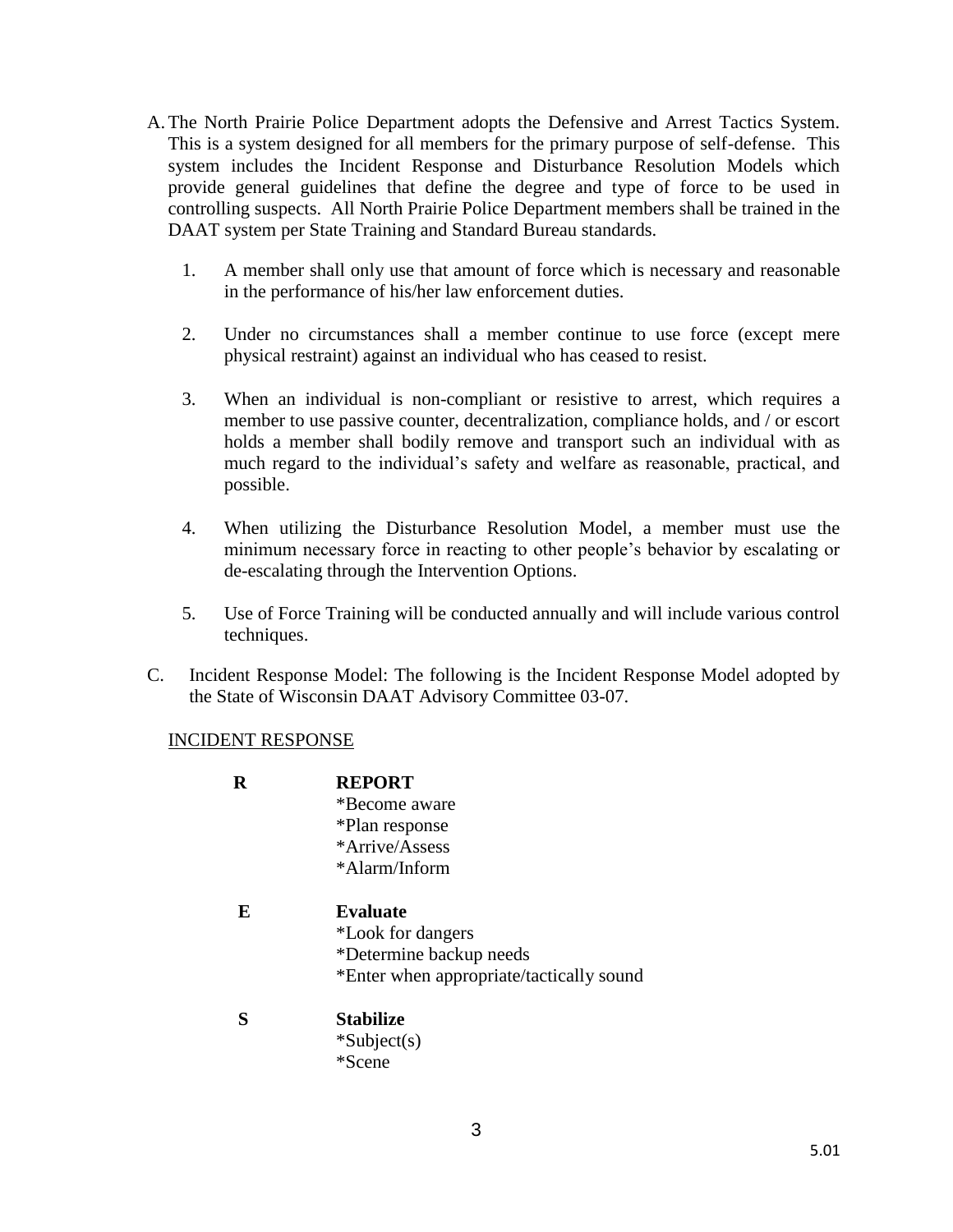| P | <b>Preserve</b>                                                         |
|---|-------------------------------------------------------------------------|
|   | *Life                                                                   |
|   | *Conduct an initial medical assessment (as trained)                     |
|   | <i>*Treat to level of training</i>                                      |
|   | *Continue to monitor the subject(s)                                     |
|   | *Evidence                                                               |
|   | <b>Organize</b>                                                         |
|   | *Coordinate additional responding units (if necessary                   |
|   | *Communicate with dispatch and others                                   |
|   | *Organize the collection of evidence (if appropriate)                   |
| N | <b>Normalize</b>                                                        |
|   | *Provide long-term monitoring (as appropriate)                          |
|   | *Restore scene to normal                                                |
|   | *Return radio communications to normal                                  |
|   | Document/Debrief                                                        |
|   | *Debrief self, other responding personnel, subject(s), other<br>persons |

- \*Document incident appropriately
- C. Disturbance Resolution Model: The following is the Disturbance Resolution Model adopted by the State of Wisconsin DAAT Advisory Committee 03-07.

#### 1. APPROACH CONSIDERATIONS

| a) | Decision-making            | Justification<br>Desirability                                                                                              |
|----|----------------------------|----------------------------------------------------------------------------------------------------------------------------|
| b) | <b>Tactical Deployment</b> | Control of distance<br>Positioning<br><b>Team Tactics</b>                                                                  |
| c) | <b>Tactical Evaluation</b> | Threat assessment opportunities<br>Officer/subject factors<br>Special circumstances<br>Level/stage/degree of stabilization |

#### 2. INTERVENTION OPTIONS

a) Which mode you choose in a given situation depends on your tactical evaluation and threat assessment. Note that the same tactic may, depending on the circumstances and the purpose for which it is used, fall into more than one mode. The criterion is whether the level and degree of force is objectively reasonable. Five fundamental principles apply: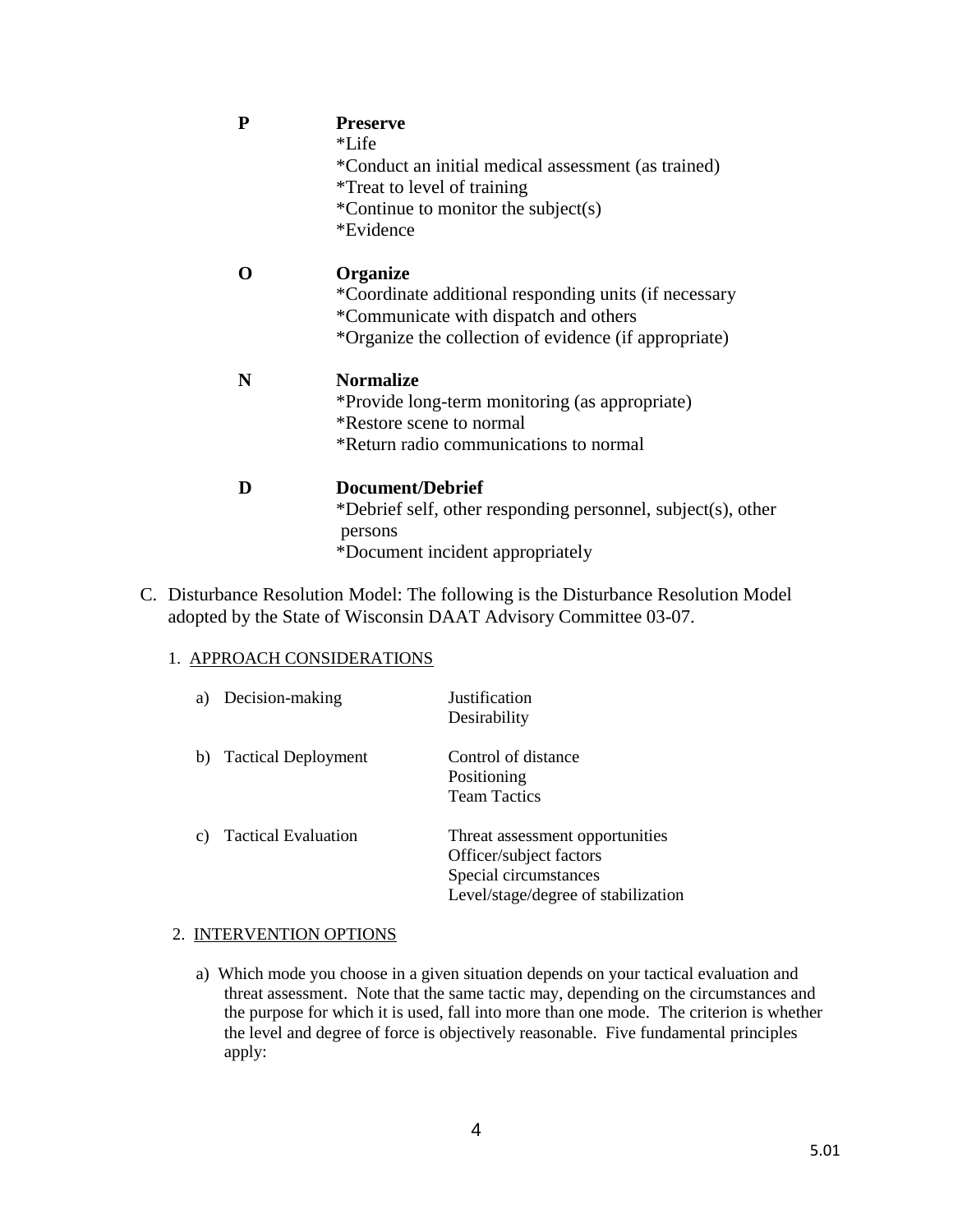- 1) The purpose for use of force is to gain control in pursuit of a legitimate law enforcement objective. If verbalization is effective in gaining control, it is always preferable to physical force.
- 2) You may initially use the level and degree of force that is reasonable through the Intervention Options. As the situation dictates, you may move from any mode to any other if you reasonably believe that a lower level of force would be ineffective.
- 3) At any time, if the level of force you are using is not effective to gain control, you may **disengage** and/or **escalate** to a higher level of force.
- 4) Once you have gained control of a subject, you must **reduce** the level of force to that needed to maintain control.
- 5) You must always maintain a position of advantage when possible.
- b) The five modes each serve a different purpose and include different tactics and techniques.

| <b>Mode</b>                | <b>Purpose</b>                               |
|----------------------------|----------------------------------------------|
|                            | To present a visible display of authority    |
| A. Presence                |                                              |
|                            | To verbally persuade                         |
| <b>B.</b> Dialog           |                                              |
|                            | To overcome passive resistance, active       |
| C. Control Alternatives    | resistance, or their threats                 |
|                            | To overcome continued resistance, assaultive |
| D. Protective Alternatives | behavior, or their threats                   |
|                            | To stop the threat                           |
| E. Deadly Force            |                                              |

- **A. Presence:** The first mode, Presence, reflects the fact that sometimes all that is needed to control a situation is the presence of a member. The purpose of this mode is to "present a visible display of authority." Much as drivers are careful not to exceed the speed limit when they share the road with a marked squad, the simple presence of an officer in uniform or otherwise identified is enough to prevent people from starting or continuing to behave aggressively or otherwise create a disturbance.
- **B. Dialogue:** The second mode, Dialogue, covers the range of tactical communication from very low-level questioning to very directive commands. The purpose of dialogue is to persuade subjects to comply with members lawful directives. The specific techniques used are covered extensively in Professional Communication Skills.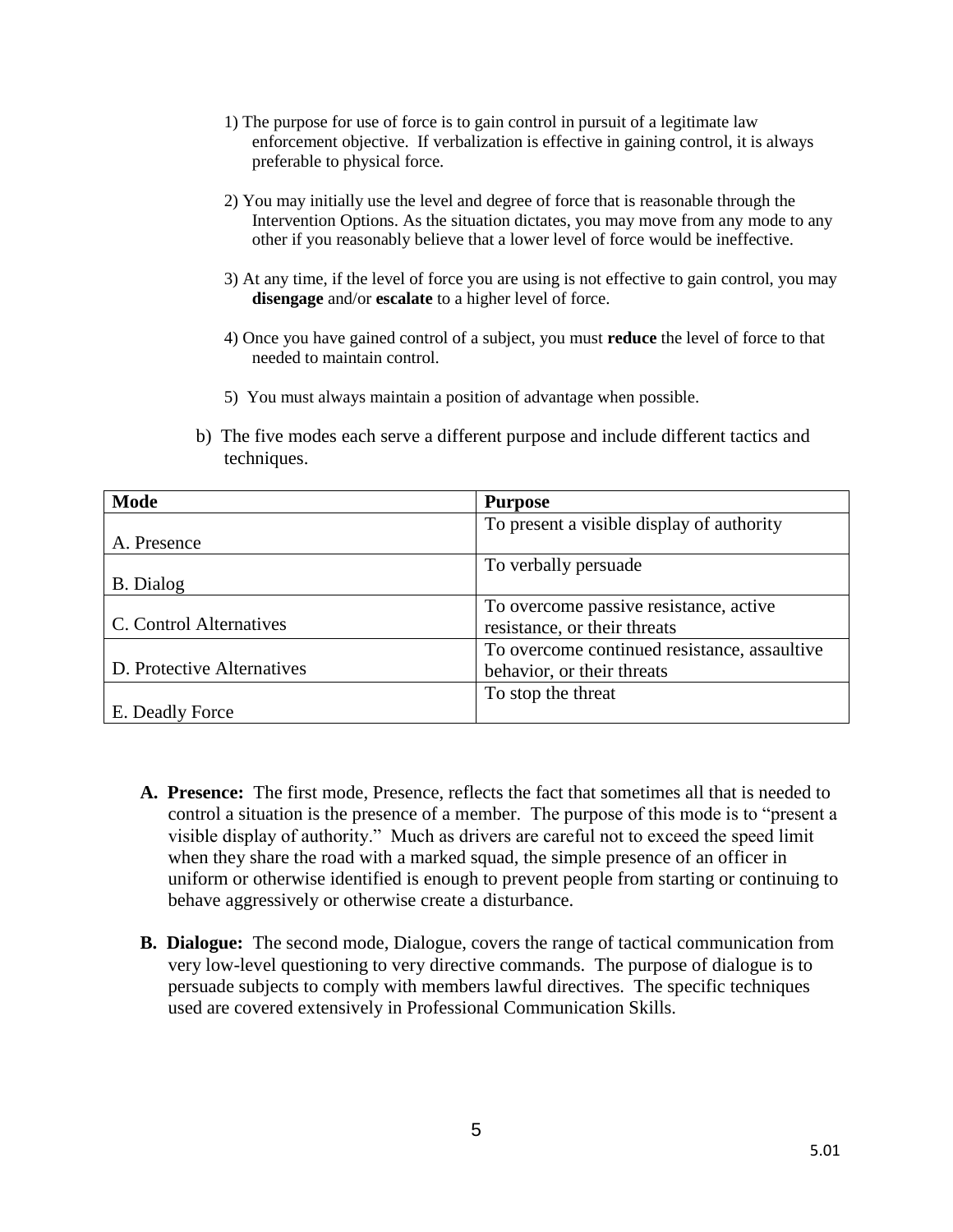**C. Control Alternatives:** The third mode, Control Alternatives, includes a wide range of tactics and tools for controlling subjects. These are divided into four groups: escort holds, compliance holds, control devices, and passive countermeasures. This mode includes both empty-hand techniques such as applying an escort hold or directing a subject to the ground and tools such as Oleoresin Capsicum (OC) spray, commonly called "pepper spray," and Conducted Electrical Weapons (CEWs). The common thread is that all these tactics and tools are used to control subjects who are resisting or threatening to resist.

The mode of Control Alternatives includes the following tactics/tools:

- Escort Holds
- Compliance Holds
- Control Devices (OC spray, CEW's)
- Passive Countermeasures
- **Escort Holds** The goal of escort holds is to safely initiate physical contact. If a subject does not comply with your verbal directions, you can use an escort hold to gain control of the subject, preventing a physical confrontation. An escort hold also enables you to move the subject in a controlled way out of a dangerous location, for example.
- **Compliance Holds**  The goal of compliance holds is to overcome passive resistance. As noted earlier, passive resistance occurs when a subject refuses to comply with a lawful directive from a law enforcement officer, but does not engage in physical action likely to cause harm to the officer or another person.
- **Control Devices** The goal of control devices (OC spray and ECD's) is to overcome active resistance or its threat. Active resistance, unlike passive resistance, involves a subject who is physically counteracting a members control efforts under circumstances in which the behavior itself, the environment in which the behavior occurs, or Officer/subject factors create a risk of bodily harm.

The criterion of active resistance or its threat means that in general, control devices would not be appropriate to use against verbal aggression, against people who are running away, against children and older persons, and against persons engaged in peaceful civil disobedience-unless reasonably justified by the circumstances covered in Approach Considerations.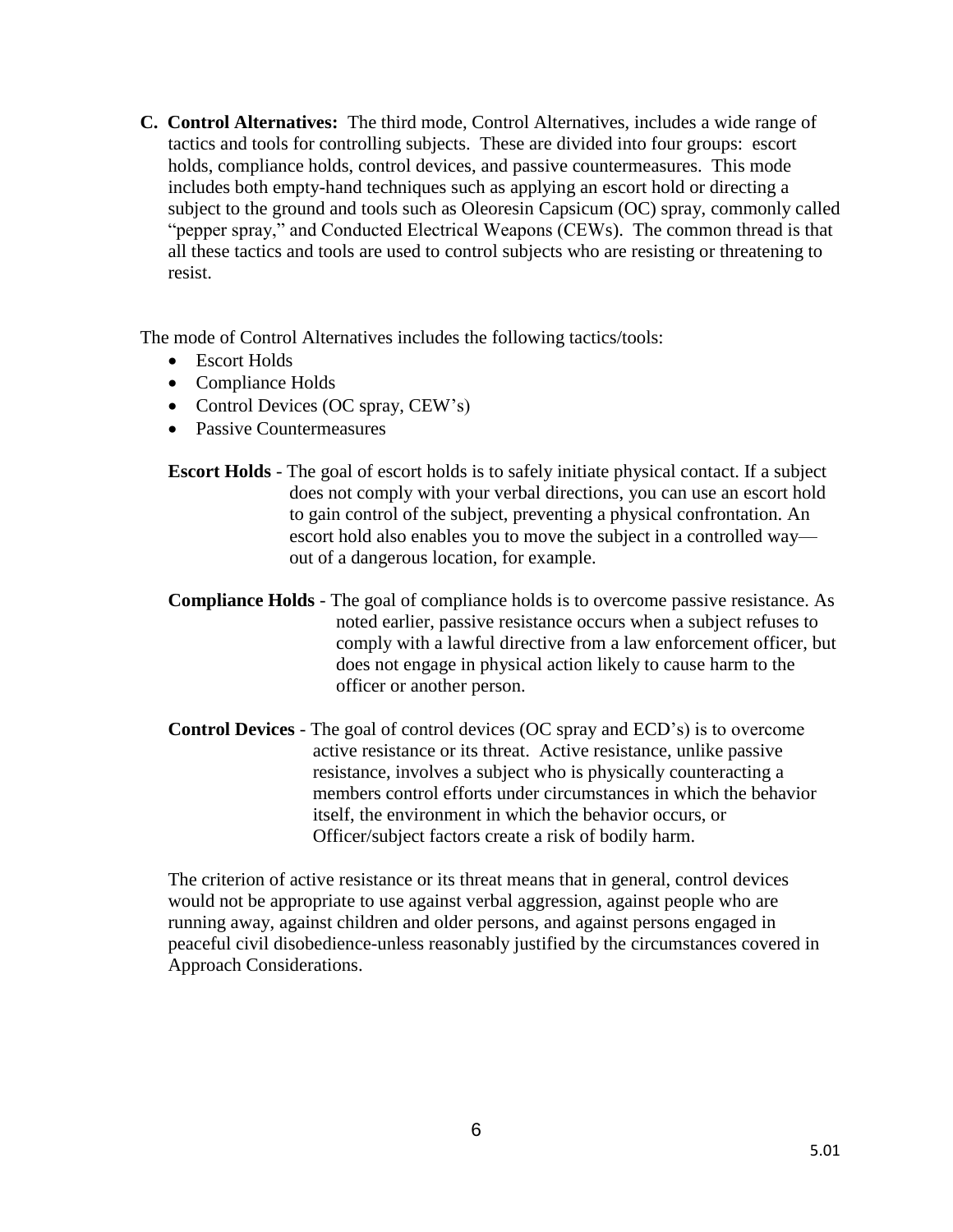**Verbal Aggression** - Verbal aggression occurs when a suspect is being argumentative, and/or confrontational with a member. While this behavior alone can be difficult for a member to deal with, Professional Communication skills are the preferred method. However, if arbitration is unsuccessful (REACT), and a member subject factor comparison dictates lesser levels of force would be ineffective, then a control device could be a viable alternative.

**Evading Arrest** - Before deploying a control device (in this case, an ECD would be a better choice than OC spray) during a foot pursuit, ask yourself, "what will the suspect force me to do when I apprehend him?' If the subject would force you to decentralize him or her during initial physical contact, using an ECD might be a better choice, as the risk of injury to the officer and subject would be less with an ECD as opposed to a passive countermeasure. On the other hand, if you don't think the subject would require you to immediately take him or her to the ground, then an ECD would probably not be the best choice. In that case you could safely respond with a lower level of force.

Another way to think about the situation is to apply the three criteria from *Graham v. Connor* to determine whether using a control device would be reasonable:

- The severity of the alleged crime at issue: Is it a retail theft or a substantial battery?
- Whether the suspect poses an imminent threat to the safety of Officers and/or others: What is the suspect doing when you decide to use force?
- Whether the suspect is actively resisting or attempting to evade by flight. Is the suspect able to offer active resistance and/or flee?

**Children or Older Persons** - Members making use of force decisions involving children and older persons should ask themselves the following question when deciding if a control device is a viable alternative: What is my alternative force option and does it increase the propensity of injury? If the alternative creates a higher risk of injury, then a control device is a very viable alternative.

**Persons engaged in peaceful civil disobedience** - Often times in these situations, members must remove demonstrators from an area. If the protestors actively resist officer's attempts to remove them, a control device may be appropriate. One alternative would be for members to attempt to carry or drag protestors out, resulting in a high probability of injury to both members and protestors. In the case of civil disobedience, be sure to distinguish between passive and active resistance. If the subjects are displaying passive resistance only, compliance holds or pressure points would normally be the preferred choice.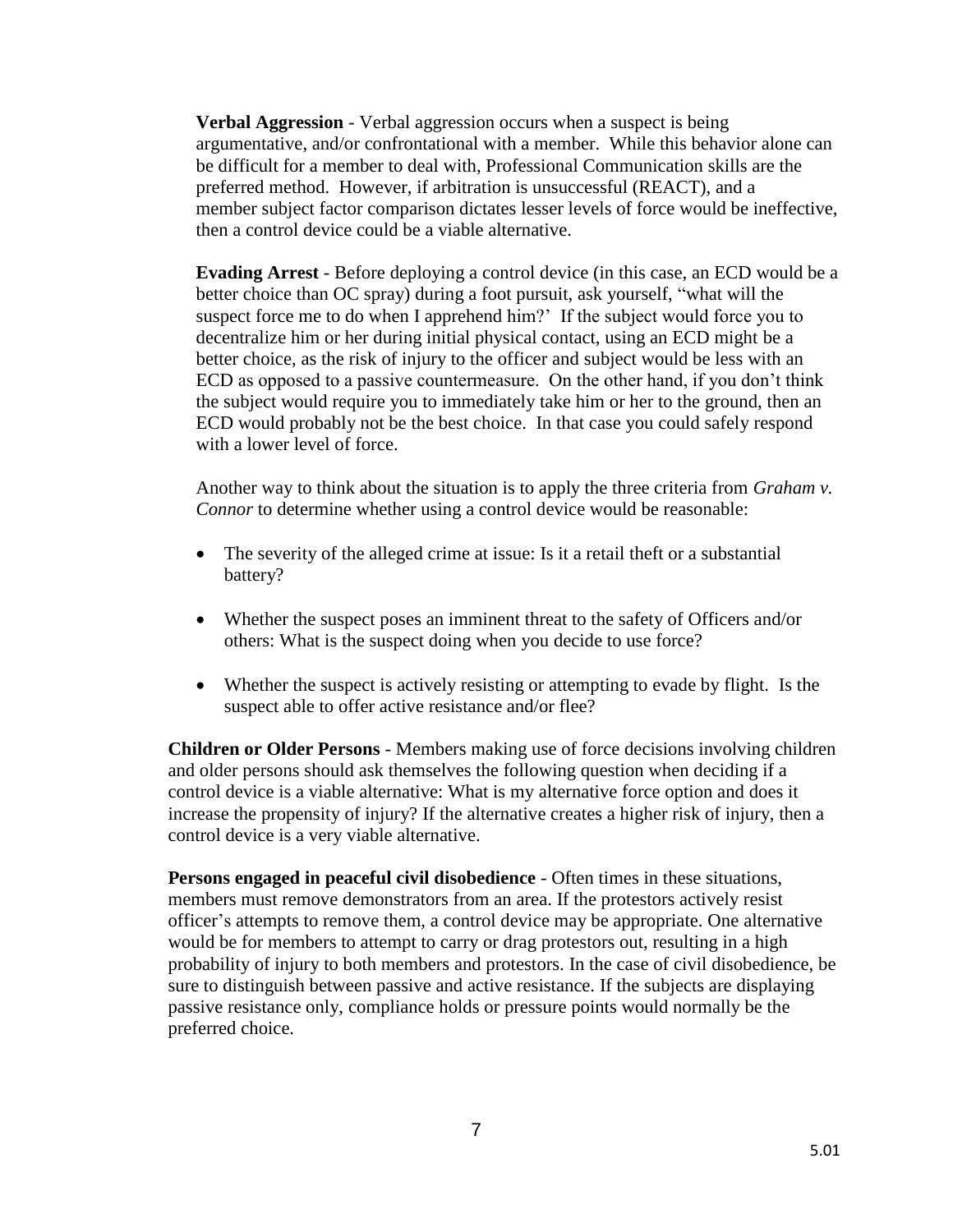**Passive Countermeasures** - The goal of passive countermeasures is to decentralize a subject—in other words, to direct a subject to the ground. It is appropriate to use passive countermeasures if you reasonably believe that you will be unable to achieve control with the subject standing. For example, a subject continues to violently resist, even while you apply a come-along, preventing you from achieving control and applying handcuffs.

**D. Protective Alternatives:** Protective Alternatives is the fourth mode in Intervention Options. As the name implies, these interventions are designed to protect members in situations when they face subjects continuing to resist or threatening to assault. The overall purpose is to overcome continued resistance, assaultive behavior or their threats. Continued resistance means that an individual is maintaining a level of counteractive behavior that is not controlled with the member's current level of force. Assaultive behavior occurs when an individual's direct action generates bodily harm to the member(s) and/or another person(s).

The mode of Protective Alternatives includes three tactics:

- Active Countermeasures
- Incapacitation Techniques
- Intermediate Weapon
- $\bullet$

Note that these tactics may also be used as control alternative, depending on the situation. For example, a jab with a baton (an intermediate weapon) may be used to prevent a person from pushing into a room while members are interviewing a victim of domestic violence. In that situation, the baton would be used as a Control Alternative rather than a Protective Alternative. Remember that Intervention Options are just that – options. You will choose the appropriate option depending on the totality of the circumstances.

**Active Countermeasures** – The goal of active countermeasures is to create a temporary dysfunction of an actively resistive or assaultive subject. In essence you are interrupting the subject's ability to resist, enabling the officer to direct the subject to the ground for stabilization, handcuffing, and other follow-through procedures.

Active countermeasures include two categories of techniques:

- a. Vertical stuns
- b. Focused strikes

**Incapacitating Techniques** – The goal of incapacitating techniques is to cause the immediate, temporary cessation of violent behavior. One such technique is taught in the DAAT system: the Diffused Strike. Like the Vertical Stun, the Diffused Strike disrupts nerve impulses to the brain. Unlike the Vertical Stun, however, the effect is usually greater, rendering the subject temporarily unconscious.

**Intermediate Weapon** – The goal of using intermediate weapons is to impede a subject, preventing him or her from continuing resistive, assaultive, or otherwise dangerous behavior.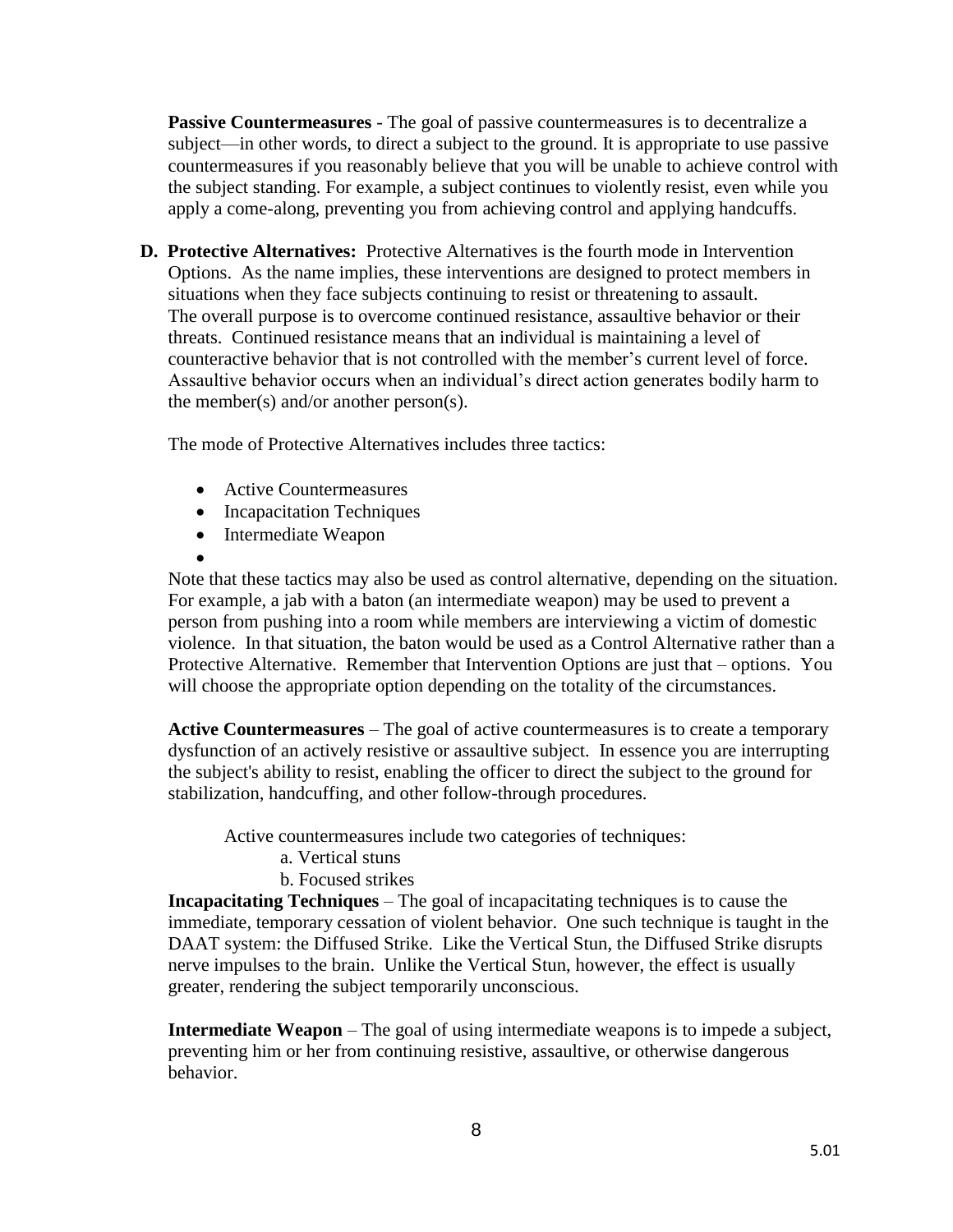Intermediate weapons include a variety of impact and other weapons designed to impede subjects. The intermediate weapon included in the DAAT program is the straight baton. The baton-either a wood or plastic fixed-length baton or a metal expandable baton-is an impact weapon.

While Wisconsin law (WI. Statute 939.45) affords members the protection of privilege "when the actor's conduct is a reasonable accomplishment of a lawful arrest," the conduct must be reasonable-using deadly force in the absence of significant threat would not be reasonable. Further, Wisconsin law specifically limits the use of deadly force in self-defense (WI. Statute 939.48(1)) as follows:

*"the actor may not intentionally use force which is intended or likely to cause death or great bodily harm unless the actor reasonably believes that such force is necessary to prevent imminent death or great bodily harm to himself or herself."*

The same limitation is extended to use of force to defend a third person, in WI. Statute 939.48(4).

The statutes and this Policy & Procedure specifically prohibit use of deadly force to prevent suicide or solely to protect property.

**E. Deadly Force:** The fifth mode, Deadly Force, represents the highest level of force available to Officers; refer to Policy & Procedure 5.02: Deadly Force.

| A. Stabilize         | Application of restraints, if necessary |
|----------------------|-----------------------------------------|
| B. Monitor/Debrief   |                                         |
| C. Search            | If appropriate                          |
| D. Escort            | If necessary                            |
| E. Transport         | If necessary                            |
| F. Turn-over/Release | Removal of restraints, if necessary     |

### 1. FOLLOW-THROUGH CONSIDERATIONS

#### **V. USE OF FIREARMS**

A. Sworn personnel are authorized to carry and use weapons under the authority and powers granted to them by Wisconsin State Statutes and exemptions granted under various statutes found in WI. Statutes: Chapter 941. Members must also follow the requirements set forth in Policy & Procedure 013: Firearms Authorization.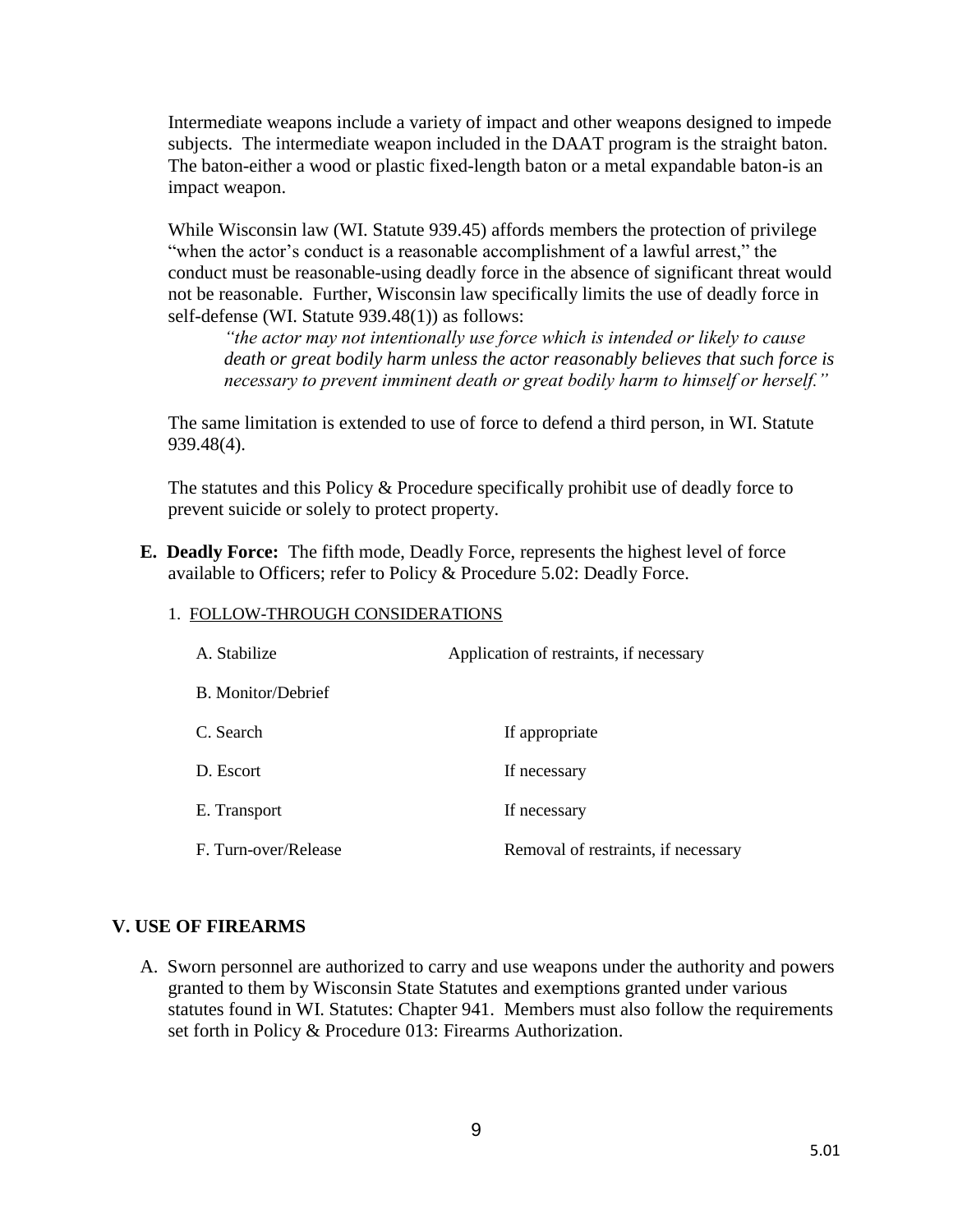B. Members may display Department authorized firearms when they have reasonable suspicions to believe that the use of deadly force may be necessary. Officers need not be under attack, but only be reasonably apprehensive that the situation may lead to circumstances outlined in the Use of Deadly Force section of this Order. Department authorized firearms should not be displayed under any other circumstances.

> 1. A member shall have their firearm ready in circumstances such as answering a silent alarm or confronting a suspect whom there is reasonable suspicions to believe may be armed, or any other situation which may cause a member to have reasonable fear for his/her life.

- C. Whenever safety permits and time allows, members shall identify themselves and state their intent to shoot prior to using a firearm. Members are to fire their weapons to stop an assailant from completing a potentially deadly act. The primary target is the central nervous system, to stop the threat and to minimize danger to innocent bystanders.
- D. Firearms shall not be discharged when it appears likely that an innocent person may be injured unless failure to discharge will result in the greater danger exception. The greater danger exception allows you to shoot without target isolation if the consequence of not stopping the threat would be worse than the possibility of hitting an innocent person.
- E. A warning shot shall not be fired under any circumstances.
- F. Members should not discharge a firearm at or from a moving motor vehicle except as the last measure of self-defense of oneself or another and only then if an officer believes that the suspect has or is intent upon causing death or great bodily harm to oneself or another person. If this decision is made, consideration must be given to the safety of innocent bystanders and possible innocent passengers in the vehicle.
- G. A member may also discharge a firearm under the following circumstances:
	- 1. During range practice or competitive sporting events.
	- 2. To destroy an animal that represents a threat to public safety, or as a humanitarian measure where the animal is seriously injured.
- H. Prior to being authorized to carry a firearm on duty for the North Prairie Police Department, members must meet the following three requirements:
	- 1. Members shall receive training in the safe handling and operation of authorized firearms. Members must demonstrate their understanding of Department Policy & Procedures and state laws pertaining to deadly weapons and the use thereof.
	- 2. Members must be certified by the State of Wisconsin in the use of firearms. Members must qualify annually using the State of Wisconsin standard qualification firearm course.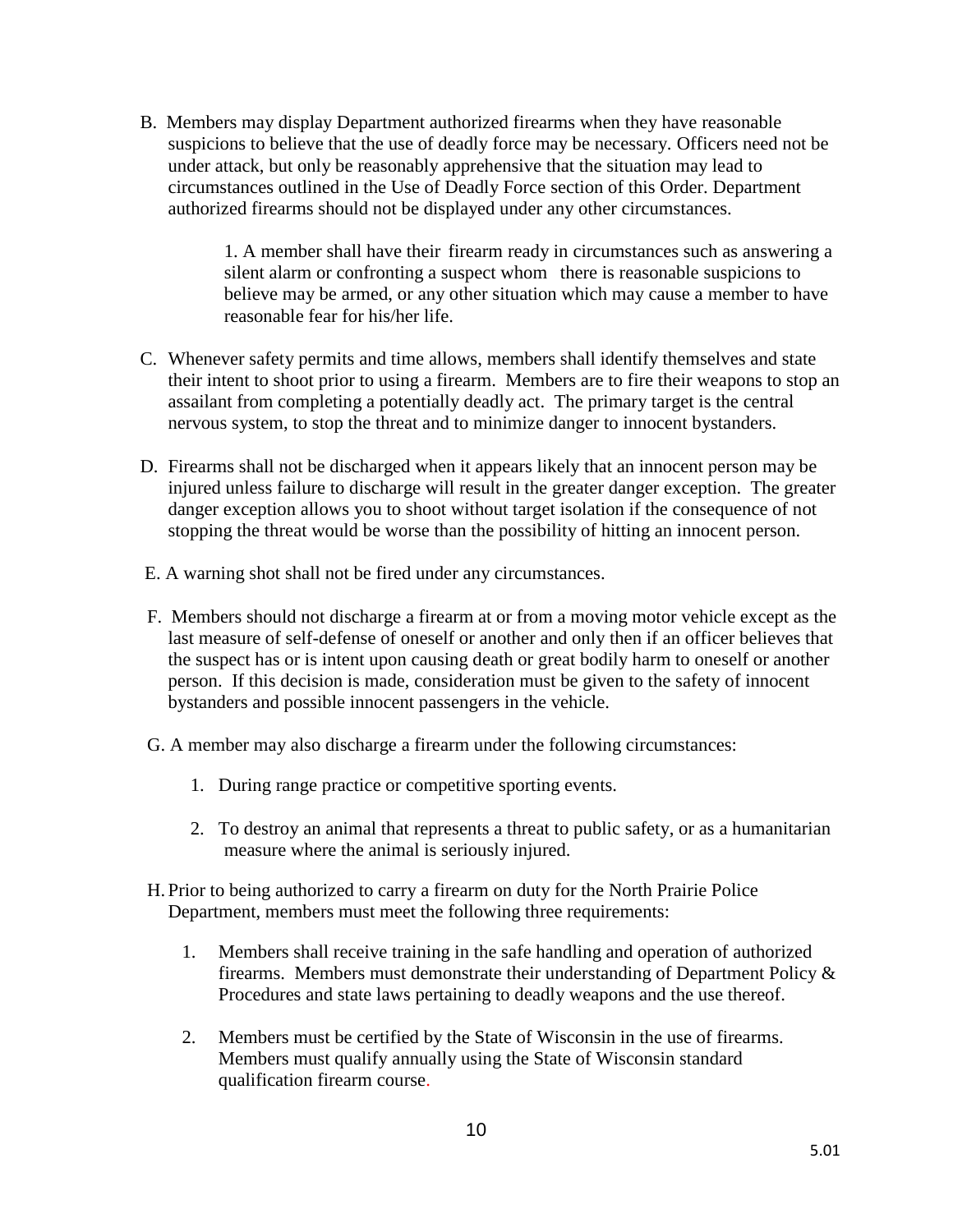3. Officers shall qualify with a state certified Department/designee firearms instructor.

## **VI. USE OF VEHICLES-BLOCKADES, BARRIERS, RAMMING, AND TIRE DEFLATION DEVICES**

- A. The following may only be employed by a member if, and only if, the use of deadly force would be authorized:
	- 1. The use of blockades or roadblocks constructed by placing obstacles (including but not limited to police vehicles) of such density and mass upon a roadway that any vehicle colliding with them would be so severely decelerated that its occupants would likely suffer death or serious injury.
	- 2. Ramming of a suspect/evader vehicle by a law enforcement vehicle.
	- 3. Forcing a suspect/evader off the roadway or highway and/or into another object by the use of a law enforcement vehicle.
	- 4. Also refer to Policy & Procedure 003: Vehicle Pursuits.

## **VII. USE OF LESS LETHAL FORCE**

- A. A member shall use only the minimum amount of force that is reasonably necessary to perform his/her duties. The amount of force which may be employed is determined by the circumstances of a situation, including, but not limited to:
	- 1. The nature of the incident of offense.
	- 2. The behavior of the subject against whom force is to be used, actions by third parties who may be present.
	- 3. Physical conditions.
	- 4. The feasibility or availability of alternative actions.
- B. The reasonableness of the force used will be judged in the light of the circumstances as they appeared to a member at the time he/she acted, and not as they appear from a subsequent, more thorough knowledge of the circumstances.
- C. Under no circumstances may a member continue to use force (except for physical restraint) against an individual who has ceased to resist, escape, or otherwise violate the law. A member making an arrest has the right to use only that amount of force reasonably necessary to affect the arrest and maintain control of the arrested individual.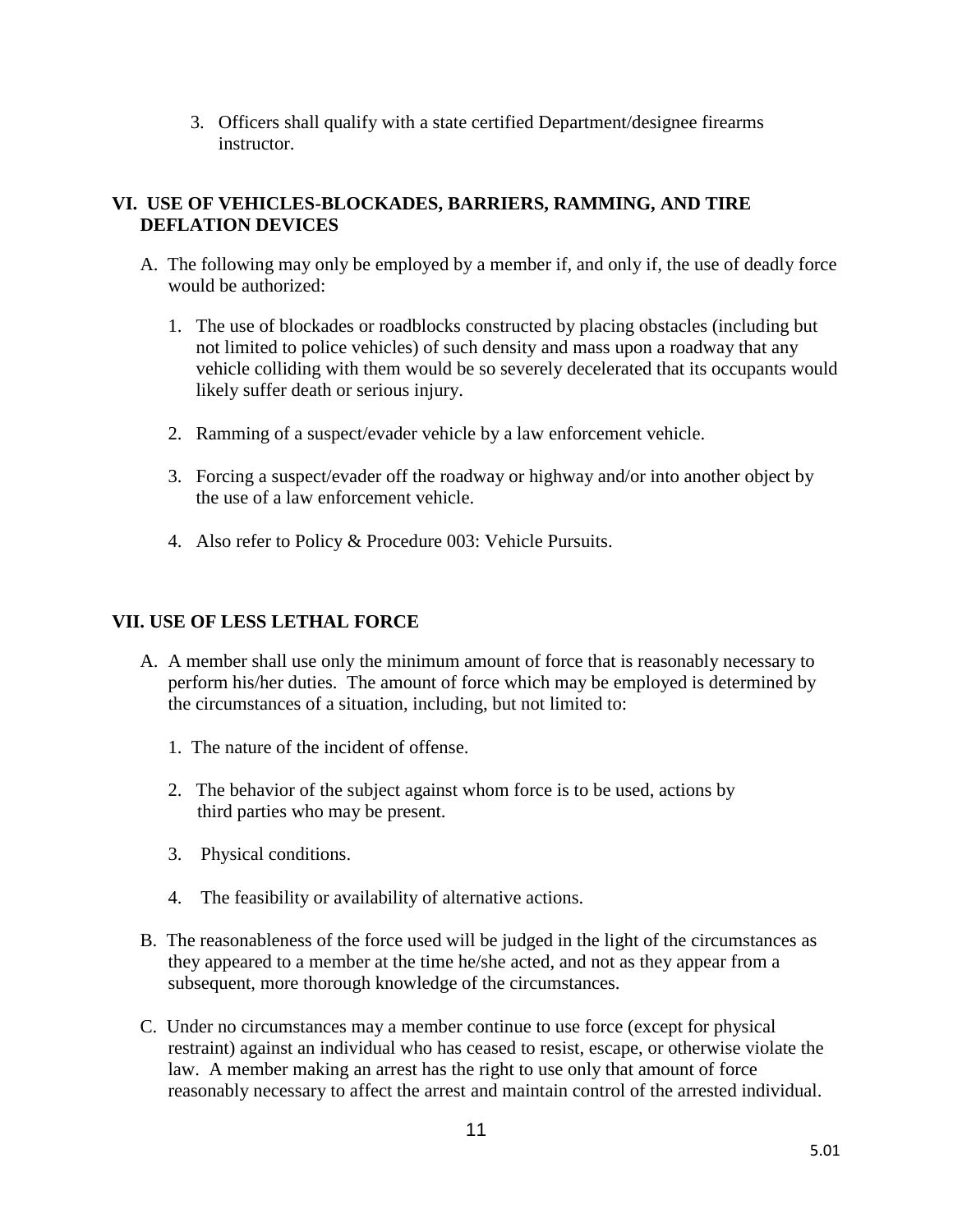- D. Members may use reasonable force to:
	- 1. Overcome an offender's resistance to or threat to resist a lawful arrest.
	- 2. Prevent the escape of an offender or arrested person.
	- 3. Protect a third person from bodily harm or death.
	- 4. Protect himself/herself from bodily harm or death.
- E. When an individual offers only passive resistance to arrest, a member shall take such person into custody and transport such individual with as much regard to the individual's safety and welfare as is reasonable, practical and possible.
- F. Members shall not mistreat persons who are in their custody. Members shall handle such persons in accordance with the law and Department policy. The use of excessive and unwarranted force or brutality will not be tolerated under any circumstances and may subject an officer to disciplinary action.
- G. The DAAT Disturbance Resolution Model should be followed and adhered to at all time.
- H. Training for less lethal weapons shall occur at least biennially for members authorized to use such weapons or techniques.

## **VIII. USE OF RESTRAINTS**

- A. For the protection of both the person being restrained and a member, use of restraints, such as handcuffs, reduces the likelihood of a struggle with the subject causing possible injury to the offender, a member, or both.
- B. A member may use restraining devices in order to:
	- 1. Maintain control of subject.
	- 2. Prevent escape.
	- 3. Protect himself/herself or others.
- C. An officer should never use restraining devices as punishment.
- D. A*ll persons placed in protective custody or under arrest* shall be properly handcuffed during transportation.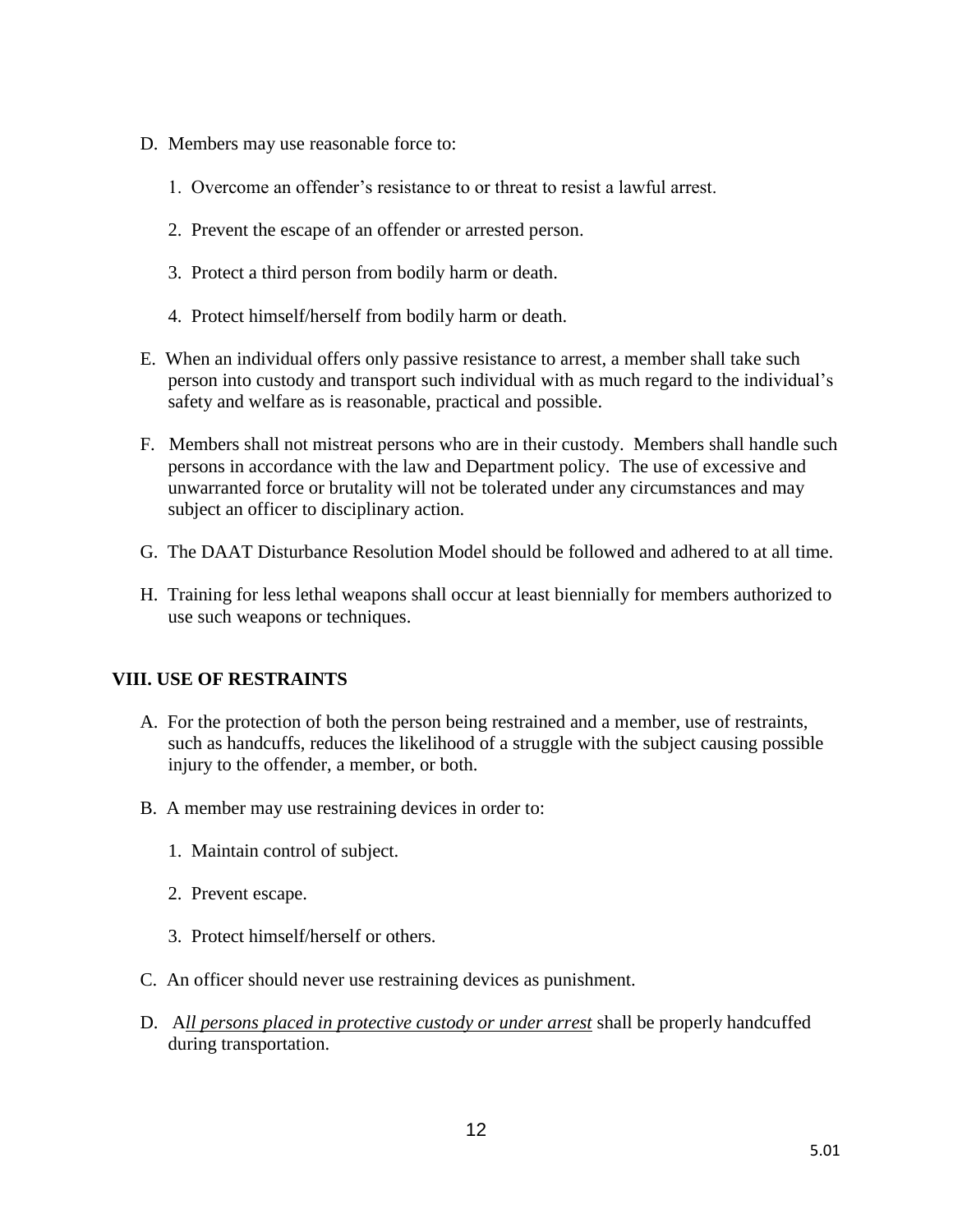- E. Hand-Style Restraints. Handcuffs or restraining devices during all transportation, except in the case of cooperative, non-threatening persons, where such decision shall be at a member's discretion. The following use procedures shall be followed:
	- 1. A member should use Departmentally-approved restraints.
	- 2. Handcuffs should be applied to the person's wrists behind his/her back unless not physically possible.
	- 3. Handcuffs should be double-locked upon placement on the person in order to negate any attempted tampering by the person and to assure that accidental tightening of the cuffs cannot occur.
	- 4. Handcuffs should be closed to a firm contact with offender's skin, but not so tightly as to produce pain.
	- 5. Handcuffs (or any other restraining device) should be removed from the person upon arrival at a secure area within the Department, or upon transfer of custody to a responsible party.
	- 6. Handcuffs should not be used when it appears likely that the person's wrists or hands are too small, or for some other reason which would negate the restraining effects of handcuffs. In such circumstances, flex cuffs or other restraints will be used.
	- 7. The use of neck restraints by personnel of the Department is prohibited.
- F. Handcuffing Prisoners Being Transported.
	- 1. Prior to any transportation of persons in custody, they should be searched for weapons.
	- 2. Subjects should be handcuffed behind the back. The following factors, among others, may be taken into consideration in choosing alternate means of restraints:
		- a) Other restraining equipment is in use, i.e., belly chains. Handcuffs may be used in front of the body when the prisoner is wearing a garment with a belt through which the handcuffs may be laced to securely pin the hands to prevent flailing about.
		- b) Conditions exist that make it unreasonable or impossible to place handcuffs behind the subjects back. In all such cases the officer should detail in his/her written report the unusual circumstances that existed and what alternative restraining device or techniques was used.
	- 3. Prisoners should be so placed in a law enforcement vehicle that seat belts shall be secured about the prisoner in order to enhance their safety during transportation.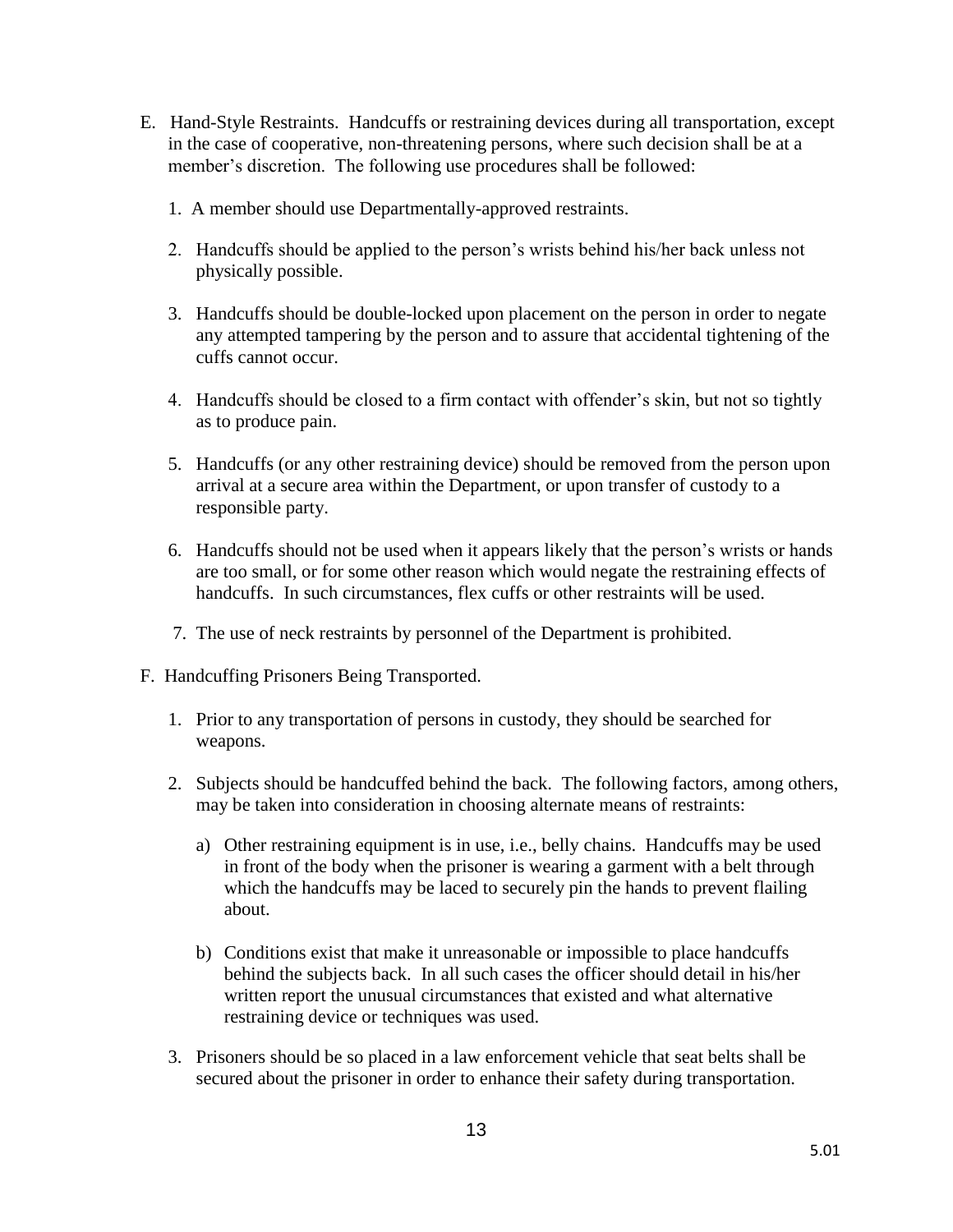- 4. The use of handcuffs should not be viewed as an absolute provision of safety. Members should continue to exercise all due care as to the safety and custody of prisoners.
- 5. The use of "Hog Tying" is not permitted.
- G. Exceptions to Handcuff Requirements.
	- 1. Members should always handcuff unless an officer can articulate exceptional circumstances. Member discretion may be used in the following circumstances when deciding not to handcuff.
	- 2. Persons who are temporarily incapacitated, such as by a serious wound to the lower arms, hands, etc. or a woman in an advanced stage of pregnancy, etc.
	- 3. At the discretion of the officer, Juveniles who are very young may be given consideration on whether handcuffs should be used or not.
- H. Use of Force to Enter Private Property.
	- 1. In lawfully entering the land of another to make a felony arrest (not for a misdemeanor ordinance), a member may use force reasonably believed necessary against persons on that land. A member may use force to break and enter a fence, enclosure, dwelling or other building.
	- 2. Prior to forced entry into a building, a member should knock on the door announcing that he/she is a member unless such announcement is known to be futile.

 He/she should announce that he/she is there to make an arrest and demand that the person inside open the door. Only after a reasonable period of time should a member enter the door without it being opened from the inside. If a member does break in, he/she should try to do as little damage as possible.

- 3. There are exceptions to the above policies where members may enter without announcement and demand to make a lawful arrest. This occurs when an officer has good reason to believe that an announcement may:
	- a) Help the suspect to escape.
	- b) Endanger persons.
	- c) Result in the destruction of evidence.

d) Permission from a judge to serve a "No Knock" warrant.

## **IX. NECK HOLDS and CAROTID RESTRAINTS (Lateral Vascular Neck Restraint)**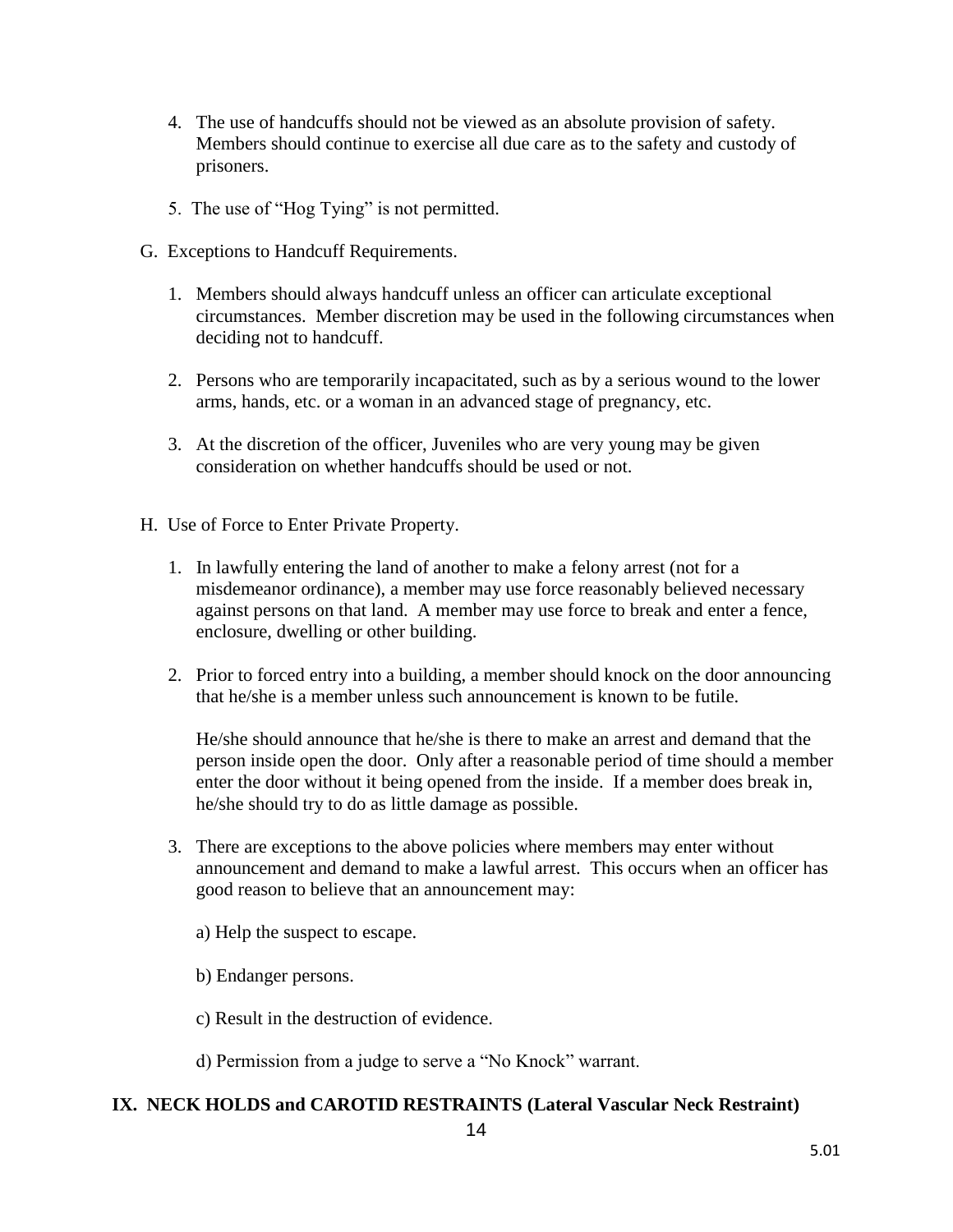A. Neck restraints and carotid restraints are strongly disfavored by the department due to they create a high risk of injury or death when improperly applied. Any use of a neck or carotid restraint is considered Deadly Force.

B. Known inadvertent contact with a subject's neck during the application of a head control tactic, or other control technique which results in momentary contact with the neck of a subject without the risk or intention of restricting the flow of blood or oxygen is not a neck or carotid restraint, but must be screened with a supervisor. Any contact with the neck, causing or reasonably likely to cause injury or loss of consciousness will be investigated as Use of Force.

- 1. Officers are prohibited from using neck and carotid restraints (any choke hold) except when deadly force is justified.
- 2. Officers will place the subject in the recovery position and summon medical aid immediately following the application of neck and carotid restraint.
- 3. Officers shall monitor all subjects who have been subjected to neck and carotid restraints while they are in police custody.

## X. **Duty to Report Noncompliant Use of Force (**175.44)

- A**.** DUTY TO REPORT NONCOMPLIANT USE OF FORCE. (a) A law enforcement officer who, In the course of his or her law enforcement duties, witnesses another law enforcement officer use force that does not comply with the standards under sub. (2) (b) or (c) in the course of that law enforcement officer's official duties shall report the noncompliant use of force as soon as is practicable after the occurrence of the use of such force.
	- 1. Officer shall report a noncompliant use of force "as soon as is practicable" to the Chief of Police and Assistant Chief of Police. If an officer from another jurisdiction is noncompliant, this shall be reported to the Chief of Police and Assistant Chief of Police.
	- 2. A verbal report to the Chief of Police/Assistant Chief is the first step in the process. A separate report from the initial call of service shall be accomplished "as soon as is practicable".
	- 3. The report shall indicate their "witnessed" observation of noncompliant use of force.
	- 4. Violation observed "in the course of their official duties".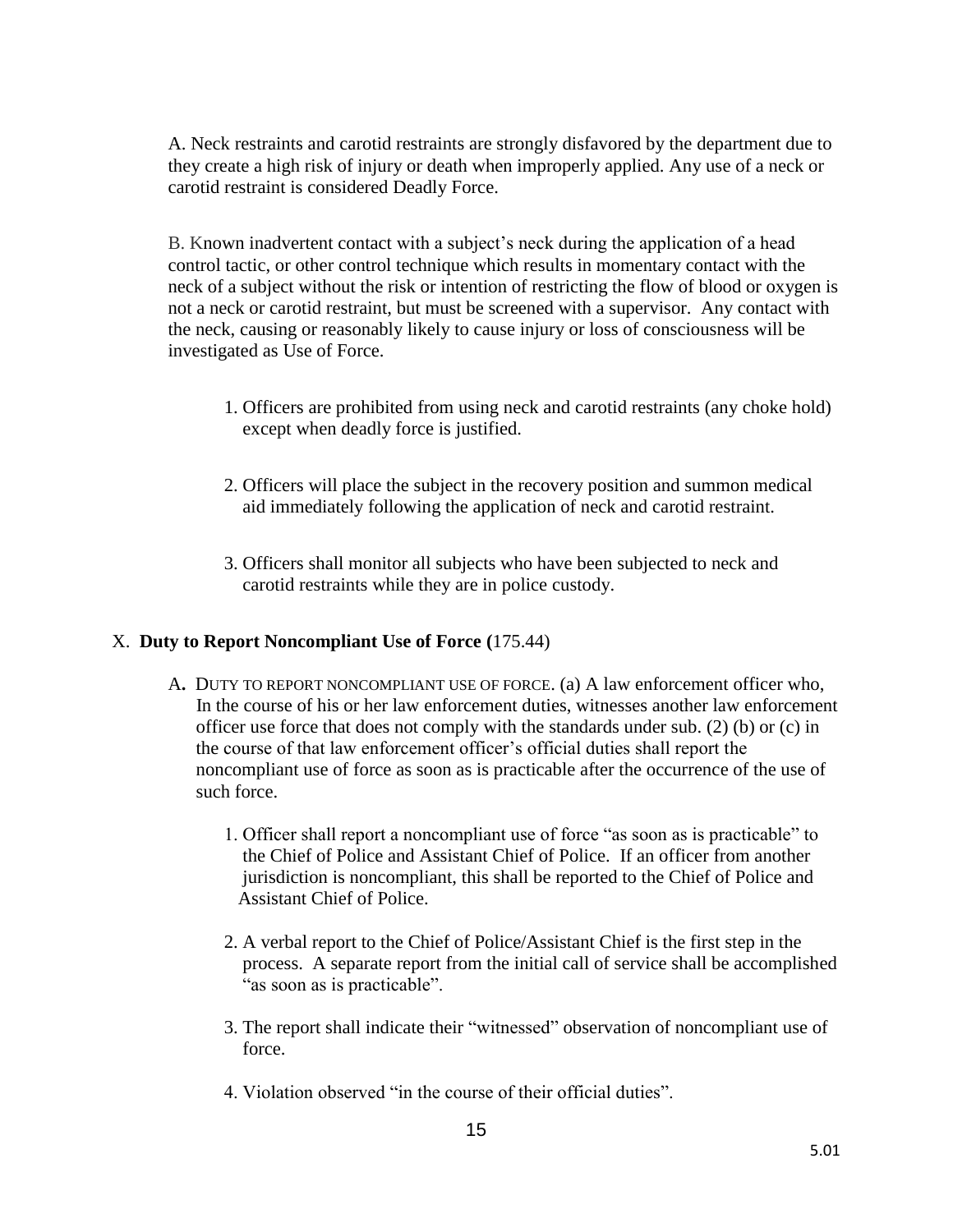## **XI. Duty to Intervene** (175.44)

- A. DUTY TO INTERVENE. (a) A law enforcement officer shall, without regard for chain of command, intervene to prevent or stop another law enforcement officer from using force that does not comply with the standards under sub. (2) (b) or (c) in the course of that law enforcement officer's official duties if all of the following apply:
	- 1. The law enforcement officer observes the use of force that does not comply with the standards under sub. (2) (b) or (c).
	- 2. The circumstances are such that it is "safe" for the law enforcement officer to intervene.
		- (a) A law enforcement officer who intervenes as required under par. (a) shall report the intervention to his or her immediate supervisor as soon as is practicable after the occurrence of the use of such force.
	- 3. Safety issues for off-duty interactions shall be considered;
		- (a) Identifiable as a law enforcement officer, wearing a uniform.
		- (b) Is it an ongoing tactical situation?
		- (c) Officers intervention likely to escalate the situation.

## **XII. Whistleblower Protections** (175.44)

A. WHISTLEBLOWER PROTECTIONS. No law enforcement officer may be discharged, disciplined, demoted, or denied promotion, transfer, or reassignment, or otherwise discriminated against in regard to employment, or threatened with any such treatment, because the law enforcement officer reported, or is believed to have reported, any noncompliant use of force as required under sub. (3) or (4); intervened to prevent or stop a noncompliant use of force as required under sub. (4); initiated, participated in, or testified in, or is believed to have initiated, participated in, or testified in, any action or proceeding regarding a noncompliant use of force; or provided any information, or is believed to have provided any information, about noncompliant use of force as required under sub. (3) or (4).

This Policy & Procedure cancels and supersedes any and all previous written directives relative to the subject matter contained herein.